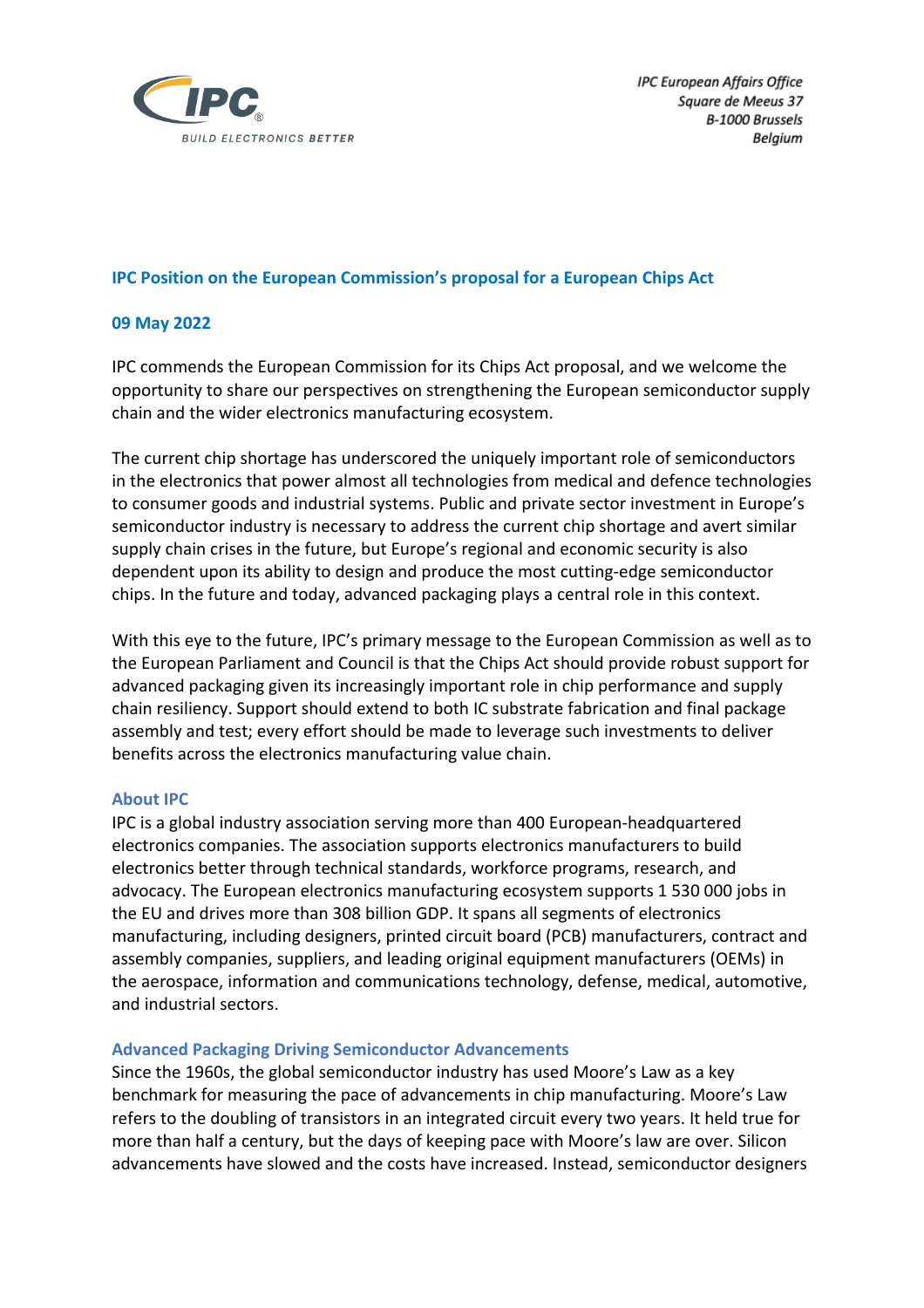

are leveraging advanced packaging as a means to achieve greater functionality and economic efficiencies previously realized through silicon scaling.

Advanced packaging, then, is no longer an ancillary activity. It is central to semiconductor innovation, and yet, the Chips Act is far too muted in explaining the critically important role advanced packaging plays in semiconductor advancements and in committing real resources to build capabilities and capacities that better match those found in Asia. Companies headquartered in Asia, in fact, are global leaders across the entire semiconductor supply chain, with the top companies dominating market share in semiconductor fabrication (TSMC, Samsung); advanced IC-substrate fabrication (Unimicron, Ibiden, SEMCO, Nan Ya, Shinko); and OSAT assembly and test, (in which Taiwan is the leader with nine companies including ASE+SPIL and Powertech Technology). Europe lags behind Asia in capacity, but technical capability is a source of concern as well. Asian manufacturers also dominate the printed circuit board (PCB) and electronic manufacturing services (EMS/ODM) sectors, where outsourcing and off-shoring have been prevalent over the past 20 years. Asia's dominance in electronics arises from the region's breadth of manufacturing capabilities from chips through advanced packaging through PCB fabrication and final hardware / system assembly capability.

## **Advanced Packaging Overview**

Semiconductor chips are fragile and must be protected from thermal and mechanical stresses during operation. To provide this protection, chips are "packaged" using several different materials, mainly plastics. Once packaged, chips become active logic devices that perform computing and/or memory functions (among other functions as well). Chips are just one of many different types of essential components within an electronic system.

Protecting chips remains critically important, but advancements in packaging are now being driven by "on package integration," more commonly referred to as heterogeneous integration. Heterogeneous integration is the assembly of multiple separately manufactured chiplets (logic, memory, analog, mixed signal) in a single package. A chiplet is a functional circuit block fabricated on a wafer, typically in a smaller size than what would be possible in a system on chip. The chiplet can be applied to a substrate in a 2D configuration or stacked one on top of the other in a 3D configuration within a package to produce greater functionality and greater processing speed.

Semiconductor advanced packaging principally comprises two industry segments:

• **Integrated Circuit Substrate Fabrication:** IC substrate manufacturers produce the base layers used in the packaging of integrated circuit chips. The substrate connects the chips with each other and with the printed circuit board (PCB), in addition to protecting, reinforcing, and supporting the IC chip.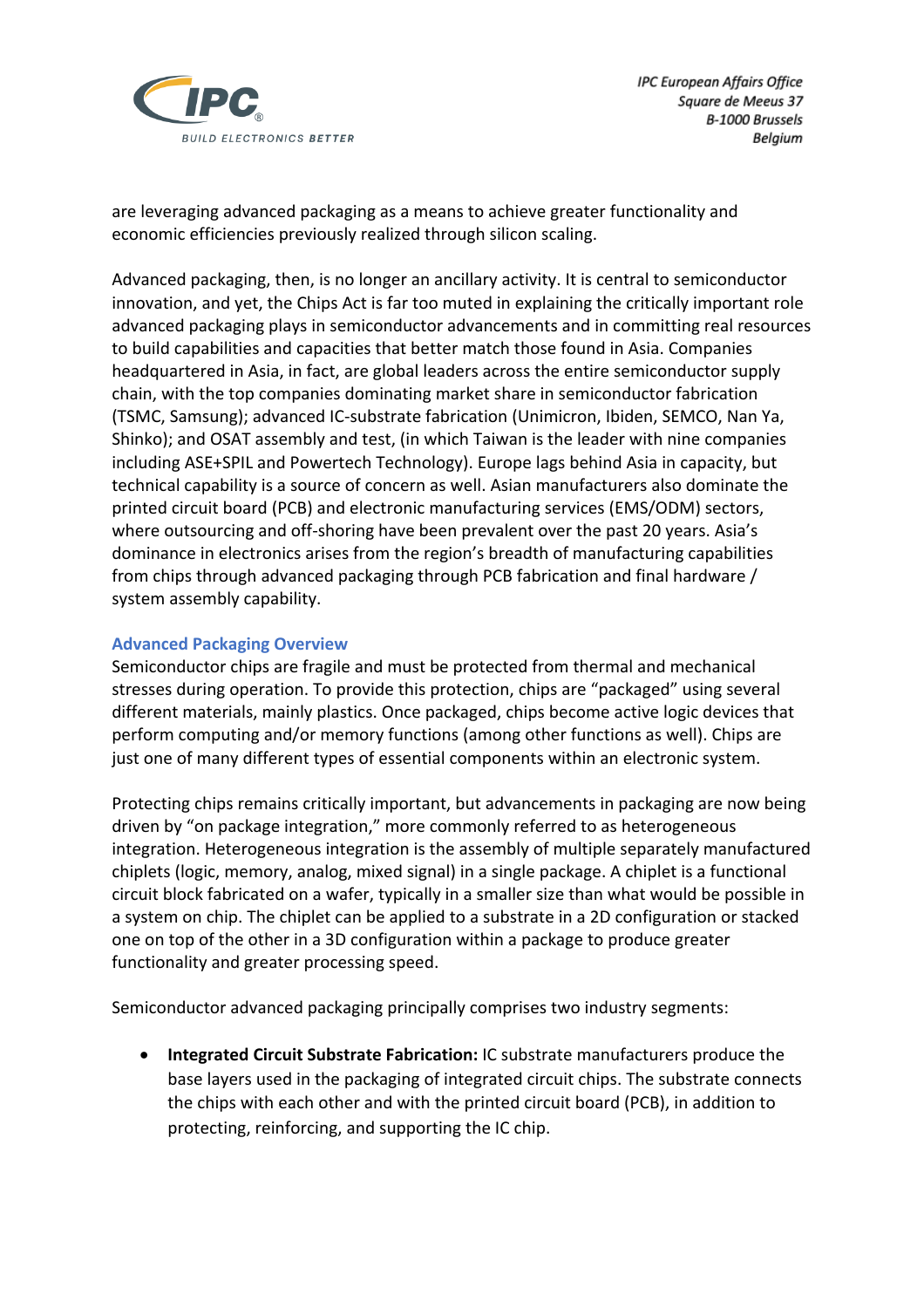

• **Final Package Assembly and Test (e.g., OSAT):** These companies assemble bare semiconductors onto IC substrates and into protective packaging. After packaging, they conduct final testing to ensure that the packaged semiconductors meet performance specifications. In addition, it is important to note that traditional packaging of semiconductors is meanwhile supplemented by Embedding Technologies, where the packaging takes place by integration (embedding) **into** Printed Circuit Boards.

Because 'chips do not float', a chip must be connected to electronic systems. The chip is bonded first to an IC substrate to facilitate electronic connection within the package, after which the resulting component is bonded to a larger printed circuit board (PCB) that acts as the skeleton and nervous system of every electronic system.

If the components are embedded into Printed Circuit boards the devices are laminated inside the PCB and the interconnections are made during the manufacturing process of the Embedded PCB.

In summary, the following technologies need to be included in a definition of advanced packaging which spans semiconductor technologies, IC-substrates, and final package assembly and test:

- a) **Microelectronic Semiconductor Components** including active logic components (compute, memory, analog, mixed signal). Generally silicon based semiconductors.
- b) **Power Semiconductor Components** powering many different electronic systems, but also play an important role in the conversion of energy (EV automotive, renewable energy sources like solar cells, wind and fuel cells)
- c) **Embedded Technologies** embedded passives, as well as die/bridge/component technologies should be encouraged to develop and expand IC-substrate capabilities and capacity.

#### **European Advanced Packaging Assessment**

Pursuing a singular focus on chip manufacturing but failing to strengthen advanced packaging capabilities would *lengthen* the semiconductor supply chain, as manufacturers will continue to send their chips outside the EU for final component packaging and assembly. To achieve its goals related to innovation and resiliency, the Act must bolster the region's capabilities and capacities in advanced packaging and embedded technologies.

Though the financial headwinds are fierce, the EU has real opportunities to grow the region's advanced packaging activity. In March, Intel announced a 4.5 billion euro plan to stand up a state of the art back-end manufacturing facility.<sup>1</sup> Intel is joined by other companies that also want to expand their capabilities but resources will be needed to ensure that EU packaging, assembly and test services are brought in line with the scale of chip production envisioned.

<sup>&</sup>lt;sup>1</sup> See Intel press release: https://www.intel.com/content/www/us/en/newsroom/news/eu-news-2022release.html#gs.1006nvy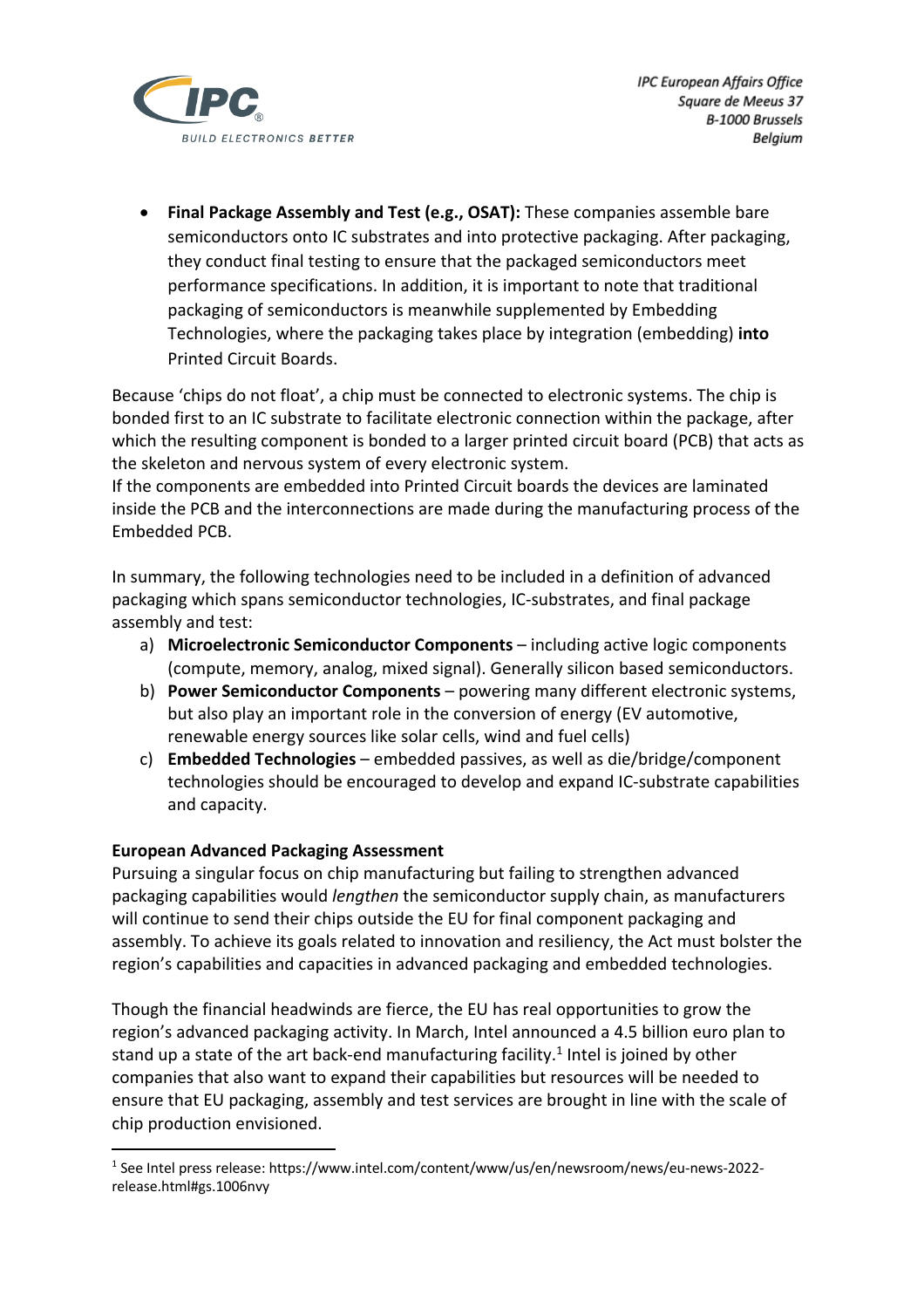

Likewise, the EU has reason to be optimistic about IC substrate fabrication in what would otherwise be a gloomy landscape. In very different but equally exciting ways, AT&S and Schweizer Electronic are leading innovation in substrates and embedded electronics from their facilities in Europe. Other companies historically dedicated to printed circuit board fabrication are exploring IC substrate and embedded technology fabrication. The technical capabilities are growing but EU capacity in IC substrate fabrication remains weak to nonexistent. Virtually every chip fabricated in Europe is assembled elsewhere using IC substrates that are also fabricated outside of Europe. This is true for both microelectronic and power-electronic advanced packaging. Bolstering these two industry segments (ICsubstrates and OSAT) is critical to safeguarding European economic and regional security, as well as EU leadership in technological innovation.

#### **Recommendations**

With this context, IPC offers the following feedback to the European Commission and recommendations to the European Parliament and Council as they define their positions on the proposal for a Regulation:

## **1. Clarify financial aspects and ensure value chain resiliency :**

While IPC supports the dedication of 43 billion euros to implement the Chips Act, the source and allocation of the funding remains unclear. More clarity on future funding is necessary given the global race among governments to leverage financial incentives to attract greater investment among semiconductor companies.

Recognizing that other countries are extending even greater total financial resources to their domestic companies, we encourage a **robust set-aside for advanced packaging with a focus on smart investment through the value chain to support innovation in electronic interconnects across the value chain.** 

The EU Chips Act should also strengthen Europe's capabilities in research, design and production capacity for chips **as well as the materials, components, processes, inputs and industries in the semiconductor value chain needed for their packaging and deployment.**  Sufficient funding should be ensured for this for under Pillars I and II while minimising impact on other EU and existing Programmes, such as the Horizon Europe and Digital Europe programmes. In this regard, we welcome the focus of Pillar II to ensure security of supply by attracting investments into semiconductor manufacturing as well as **advanced packaging**, final component assembly and test (including internal and OSAT capabilities)

It is crucial that the Commission recognizes that **investments should benefit the entire "semiconductor value chain"**, meaning all actors contributing to and involved in the entire set of activities in relation to a semiconductor product from its conception to its end use.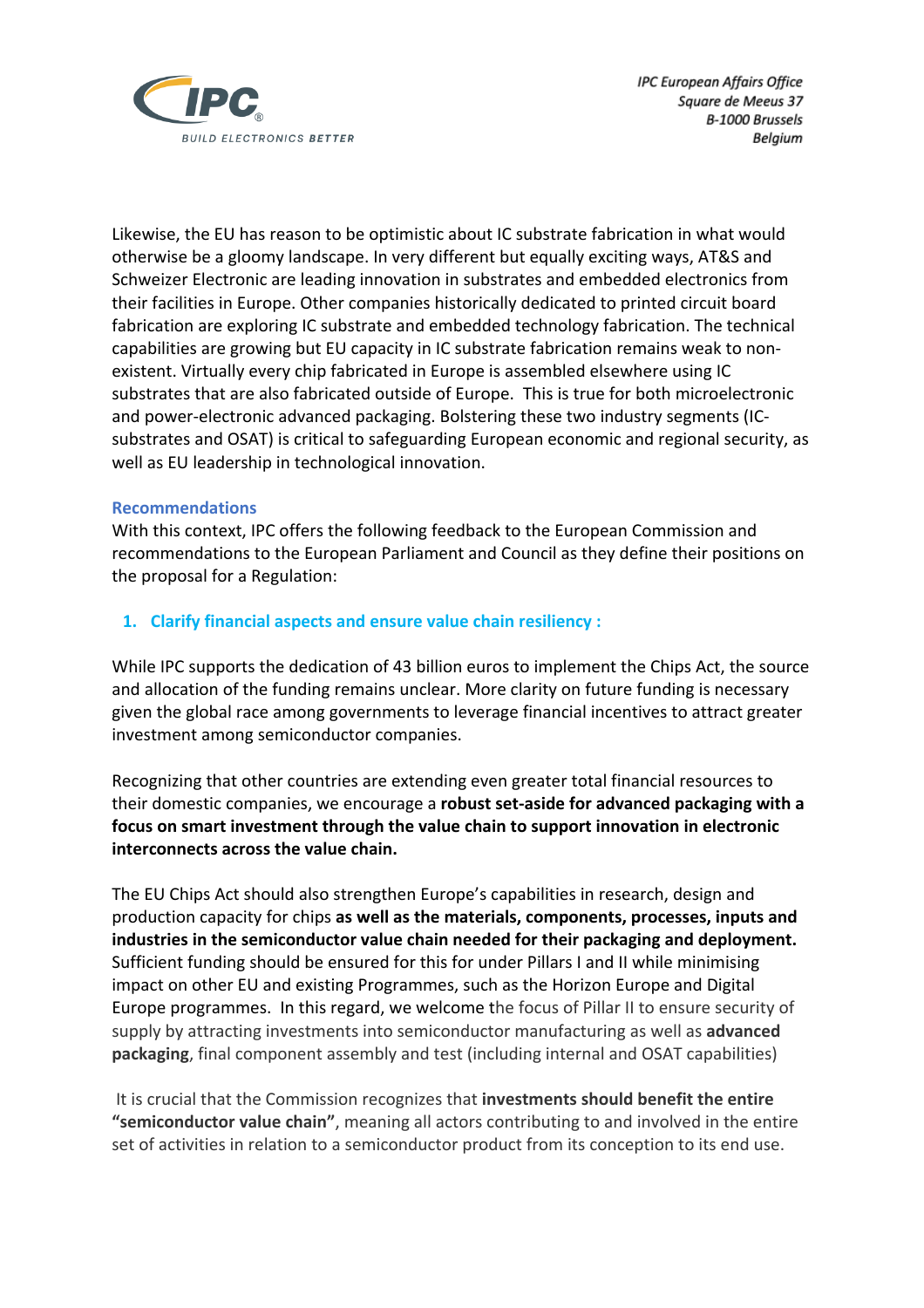

To encourage participation of companies of all sizes to the funding opportunities that will stem from the Chips Act, we recall the importance of limiting as much as possible associated administrative burden.

Financing already earmarked for example for the Microelectronics & Communication Technologies IPCEI is foundational to building the ecosystem towards first industrial deployment in the European Union. We therefore recall the importance of this IPCEI to complement the objectives of the Chips Act and the need to ensure it is sufficiently funded.

With regard to the development of IP including in advanced packaging, it will be important to further clarify the details of the pilot lines envisaged in Pillar 1 as well as the terms and conditions for access.

*To ensure smart investment, we encourage the European Commission, engaging the work of a broad industrial Semiconductor and Processor Alliance, to produce a comprehensive analysis of the future needs of and gaps within the European semiconductor value chain across each segment of that value chain.* 

## **2. For a competitive Europe, enhance production investment & address skills:**

The Chips Act provisions in Pillar II provide a welcome framework to attract investments in new production facilities. To stimulate innovation, further granularity with regard to the definition of European first-of-a-kind facilities would be important. This would ensure that it addresses potential innovation across the semiconductor value chain by including process innovation in addition to product innovation.

At the same time, while the potential to attract and maintain a supporting value chain and supplier base in Europe is linked to company decisions and end market demand, **the EU and Member States can play a supportive role in implementing policies to attract production activities more broadly in the EU.**

Beyond the welcome fast-track procedure outlined in the proposed Act for first-of-a-kind facilities, this implies a holistic approach to a competitive investment climate in the region. This includes **environmental & sustainability policies that are workable for industry in Europe, secure and affordable energy sources, heightened focus on enabling transitions to Factories of the Future, access to and the ability to invest in capital equipment and the availability of a skilled workforce.**

With regard to workforce, Europe is seeking to develop manufacturing capabilities that have never existed in the region. European competitors have a 20-year head start; their hardearned know-how will be difficult to overcome. Europe's success, then, will depend on accelerating the development of expertise and leveraging that expertise to introduce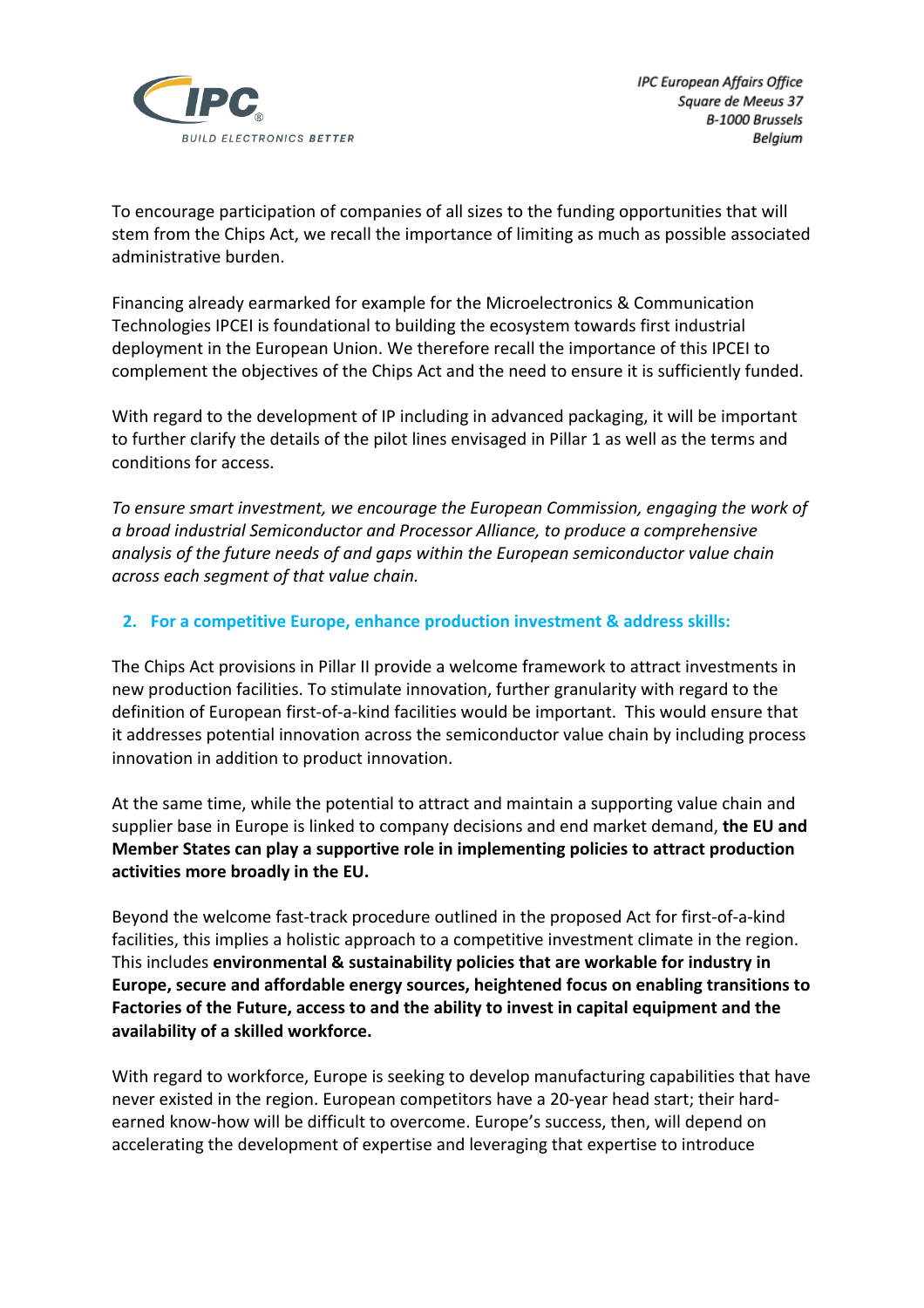

innovations into manufacturing process. This is only possible with a robust, skilled workforce that has yet to be established.

The advanced packaging industry in Europe is likely to remain relatively small over the next 5 to 10 years, meaning that the number of workers needed to work in advanced packaging will be small as well. Trying to establish independent workforce training programs to serve this niche market will be challenging and expensive, not to mention a disservice to workers who today strive for portability in addition to upskilling. By creating a more robust workforce pipeline for the electronics industry, we will also organically create an ongoing, sustainable pool of potential workers for advanced packaging.

Aligning advanced packaging workforce training with broader electronics manufacturing workforce development also makes sense because the lines are blurring between IC substrate, embedded technologies and PCB fabrication as well as between first and second level assembly. In fact, it is likely the case that the sophistication of IC substrate manufacturing today characterizes PCB and EMS manufacturing tomorrow. For this reason, the EU should view electronics interconnection as a key strategic priority, requiring a skilled workforce. This skilled workforce will naturally pivot to the opportunities that exist as the industry evolves.

Ultimately, establishing a stronger pipeline will be a multifaceted effort, requiring a variety of curricula for use by different stakeholders training workers for different roles. The engineer will have different needs than the technician than the inspector than the operator. It is critical, however, that the curricula are developed through job task analyses to align with industry needs and that industry-recognized credentialing exists to validate worker competencies. We urge the Commission to better understand the existing mechanisms for workforce training in electronics and seek to leverage the most effective and scalable of these mechanisms to support the workforce needs of the advanced package industry.

## 3. **Involve electronics industrial players in the Chips Act Governance**

The involvement of the industrial players in Europe will be foundational to the operations and ambitions of the Chips Act. It will therefore be important to provide for structured engagement of industry with the Semiconductor Board, leveraging know-how with regard to supply chain monitoring as well as future needs and requirements.

The Alliance on Processors and Semiconductor Technologies should play a central role in this context. It is important that the Alliance begin its work and involve a wide participation of companies and industry **representing all aspects of the semiconductor value chain. Reflection of the needs of downstream electronics manufacturing industry will be important in this context (cf point 5 below).**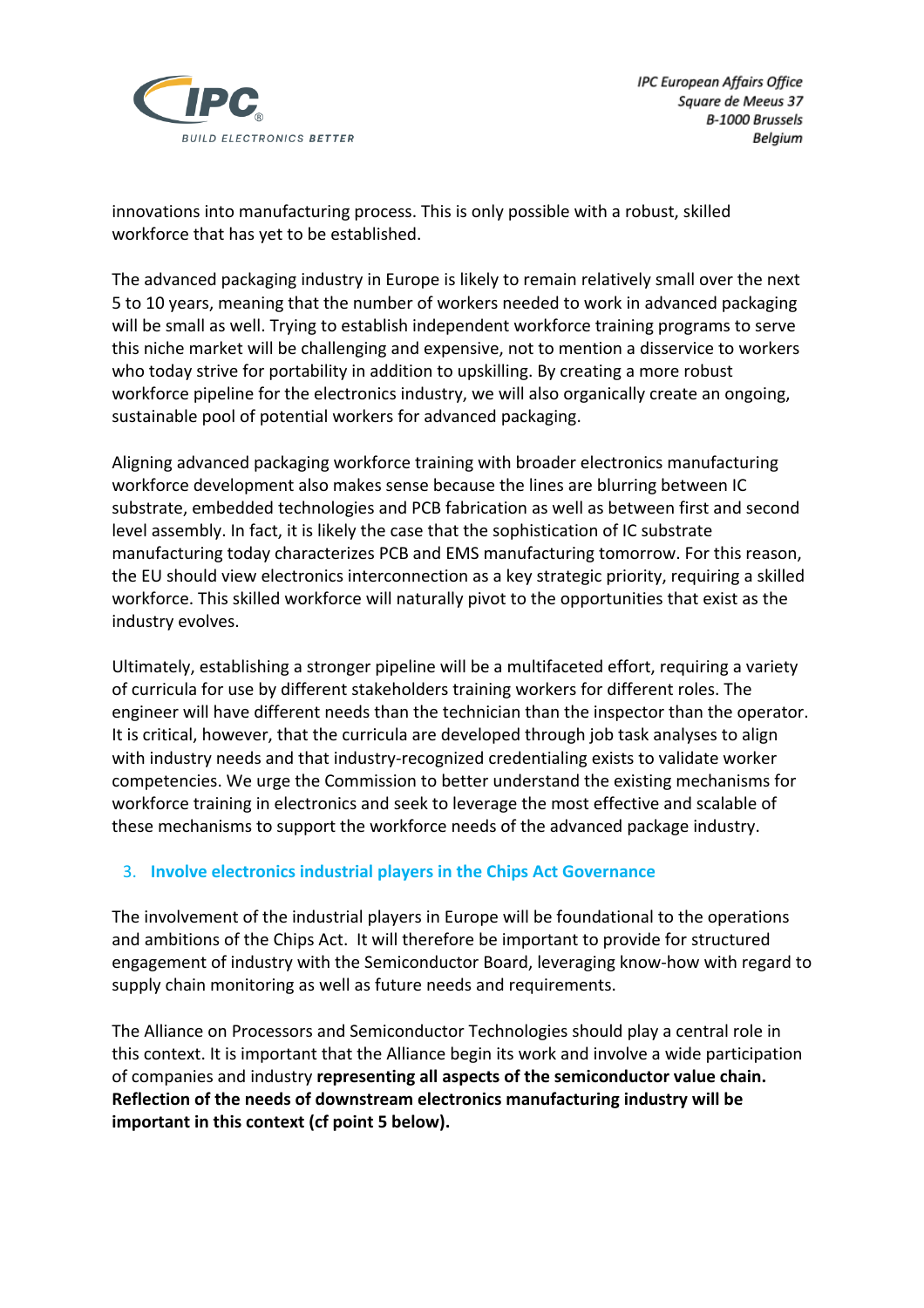

**IPC European Affairs Office** Square de Meeus 37 B-1000 Brussels Belgium

## **4. Work with international partners**

Given the complexity of global electronics value chains as well as the supportive policies being put in place to build semiconductor ecosystems in third countries and regions, it will remain important for the EU to co-ordinate with like-minded partners to ensure supply chain resiliency. The EU-US Trade and Technology Council (TTC) is a case in point.

While it is indeed not possible or desirable to seek to establish EU-based production for all elements, comprehensive gap analyses and collaboration with like-minded partners will help distinguish where additional investments are needed, where joint approaches to R&D and production could be implemented as well as the potential development of trusted supplier programmes for the sourcing of electronics for sensitive technologies.

**In co-operating with like-minded partners to identify and address strategic gaps it therefore remains essential to take account of gaps and vulnerabilities across the entire electronics manufacturing chain**.

# **5. Lay the foundations for a resilient electronics manufacturing ecosystem silicon-tosystem**

Semiconductor chips—as important as they may be—do not float in the air. They are useless on their own. So, too, are the advanced IC-substrates that the chips are bonded to. While they, too, are important and critical pieces of an electronic system, they are intermediate steps in a much larger process of designing and manufacturing final products and systems for use in the defence, networking, aerospace, automotive, and medical sectors. It is not until the final package is assembled—when semiconductor chips are bonded to substrates, encapsulated, and tested—that an advanced package becomes functional, valuable, and available to be integrated into electronic systems and products.

Advancements in semiconductor packaging also have direct impacts on PCB fabrication and electronic hardware assembly. The more sophisticated IC packages become, the more complex the corresponding PCB designs must become. Final system-level assembly by EMS/ODM providers is where the final product comes to life; it's where electronics are assembled, powered-on, burned-in, firmware/software loaded, and final system tests are performed. Both PCB and EMS/ODM providers play a critical role in final system delivery and availability.

**A healthy, capable assembly ecosystem is needed to bring a wide variety of technologies together to manufacture finished products.** Any disruptions, bottlenecks, or capability gaps within this end-to-end ecosystem leads to delays in new products and innovations, limiting the ability of Europe to manufacture the most advanced electronic systems. Therefore, it takes all elements within the supply chain—from silicon to systems—to successfully produce electronic hardware products and to meet resiliency objectives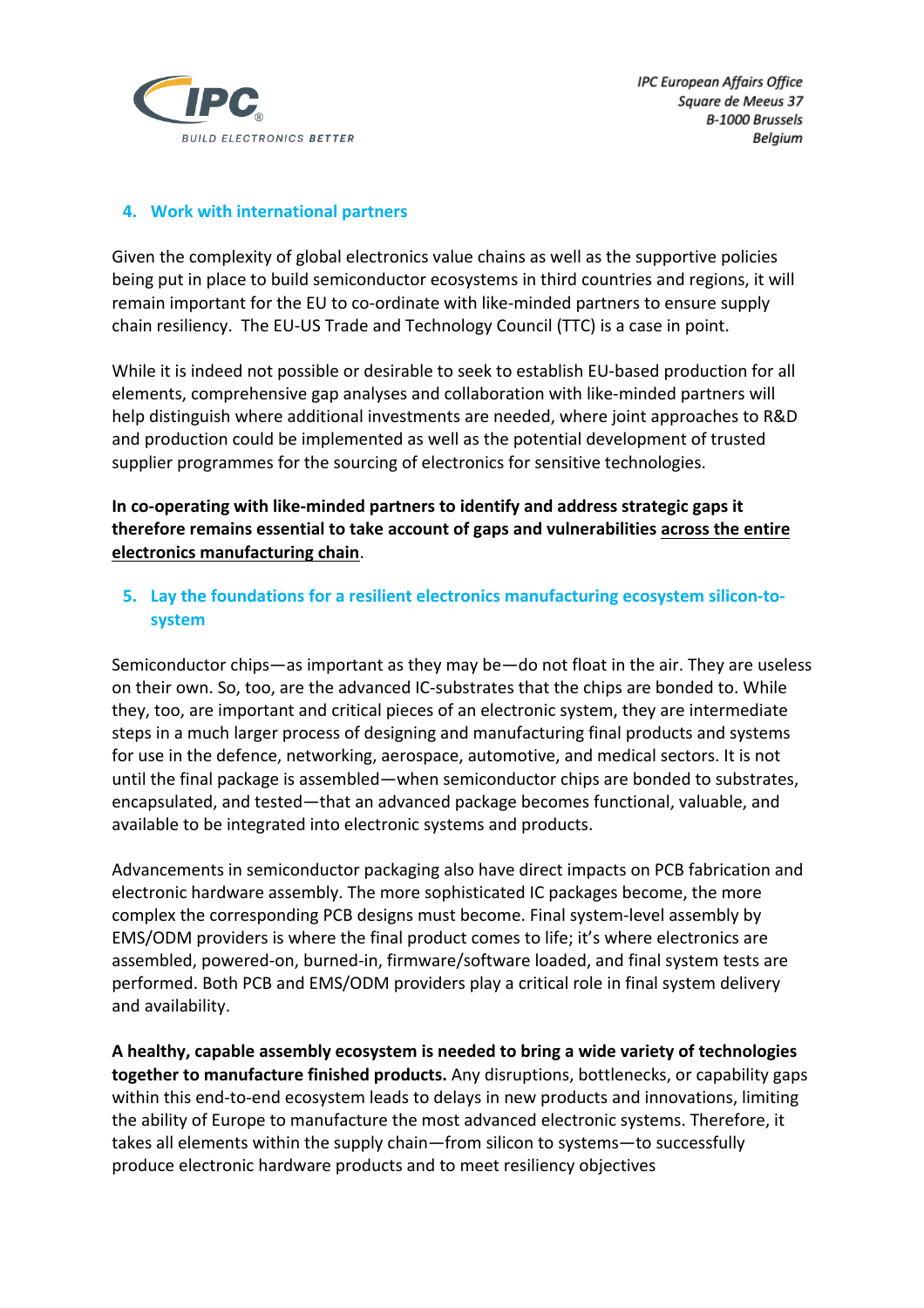

Hence, while we fully support investments in high-end chips as crucial for European leadership in innovation and manufacturing, so too should we support long-neglected segments of the industry including PCB and EMS that will need to innovate to meet the requirements of more sophisticated packages. Printed circuit board continue to form the base for electronics connection, including for packaged chips and embedded components, while new chip design and packaging technologies mean that demand for certain kinds of PCBs (HD Boards) and embedded PCBs will also rise in the future.

Yet despite the importance of PCBs to the functioning of electronics, the EU has a 4.4% global share of the PCB market and a risk of durably losing key skills and talent. At the same time, Europe has a strong base of Electronics Assembly (EMS); electronics partners with the know-how to manufacture electronics. While well positioned to build on the EU's strengths in Industrial /embedded electronics, European EMS, however, also have room for growth. With a majority of SME and Midcaps, size can be important to determine scale of operations, ability to invest in automation and new technologies to meet future market demands and help bring to market what begins in the lab.

Hence, if technological development takes place in one part of the chain it needs to be supported by developments throughout the chain from IC to advanced packaging to PCB and EMS. All of that is integral to make a final product - all parts of the chain need to advance in lockstep to develop a hub for technology and innovation in Europe.

IPC highlights in this respect the importance of taking a "Silicon-to-systems" approach to strengthening the industry in the longer term through the development of next steps in the EU's Industrial Strategy. This is ultimately what will build resiliency and Europe's technological sovereignty sustainably.

#### **Conclusion**

Geopolitical events have revealed the **need for greater global rebalancing of electronics value chains.** The recent chips shortages have underscored the need for Europe to act. This is particularly important as electronics constitute essential building blocks for the digitalization of Europe's strategic industry sectors and are an enabler for the green transition. Yet, as IPC highlighted in its 2021 report "Digital Directions, Greener Connections", **Europe remains significantly under-represented in many links of the electronics manufacturing value chain** following decades of production outsourcing.

**IPC therefore welcomes the overall Chips Act approach** to longer-term building of the chips ecosystem, the objective to **build leadership from design to production and packaging of advanced chips** while seeking to further understand the complexity of the value chain and secure vital supplies in the immediate term.